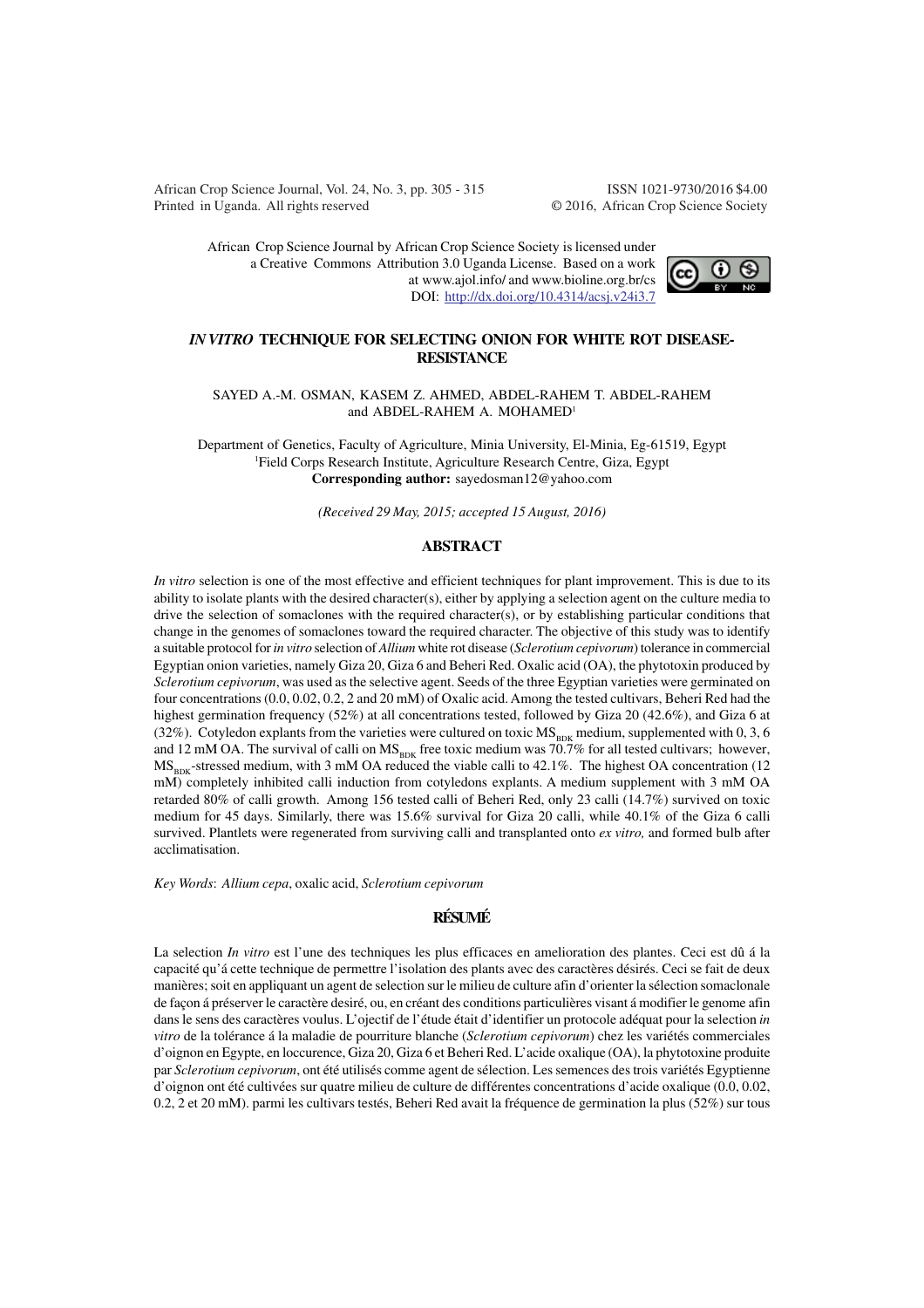les quatre milieu de culture, puis vint Giza 20 (42,6%) et Giza 6 (32%). Des explants de cotyledons ont été cultivés sur milieu toxique MSBDK, additionné de 0, 3, 6 et 12 mM de OA. Les calls survivants sur milieu toxique mais ne contenant pas de MSBDK était de 70.7% pour tous les cultivars testés; néanmoins, le milieu contenant MSBDK, avec 3 mM de OA a causé la réduction des calls viables de 42.1%. la plus forte concentration de OA (12 mM) a causé une inhibiton complete de la régération des calls á partir des explants de cotyledons. Un milieu additionné de 3 mM de OA á retardé la croissance des calls de 80%. Parmi les 156 calls de Beheri Red testés, seuls 23 calls, soit 14,7%, ont survécu sur milieu toxique pendant 45 jours. De même, il y avait 15,6% de calls survivants Giza 20 calli, tandis que 40,1% des calls de Giza 6 ont survécu. Des plantules ont été régénéré á partir des calls survivants et ceux ci ont été transplanté sur milieu naturel, ils forment des bulbes d'oignons après un temps d'acclimatation.

*Mots Clés: Allium cepa*, acide oxalique, *Sclerotium cepivorum*

## **INTRODUCTION**

Onion (*Allium cepa* L.) is one of the most important vegetable crops in Sub-Saharan Africa. Onion is valued as a spice because of its flavour, high nutritional value, medicinal properties and antioxidant additive for food (Dini *et al*., 2008). In 2011 the dry-land area cultivated with onion reached 51,474.00 hectares in Egypt, rising from 3,761,000 hectares, and producing 1,903,000.00 metric tonnes (FAO, 2013). Thus, onion is considered an important cash and export crop in Egypt. *Allium* white rot (AWR) is one of the most serious diseases of onion and other *Allium* spp.

Like many other crops, onion is susceptible to several plant pathogens including soil-born fungi; such as molds, fungi, bacteria and nematodes (Davis *et al*. 2007; Francisco *et al*., 2011). The causal agent of the disease is *Sclerotium cepivorum,* which is a fungal pathogen and usually produces sclerotia in the soil (Ulacio-Osorio *et al*., 2006). The sclerotia remain in the soil in the absence of host plants, for more than 20 years. They begin to germinate only in the presence of *Allium*-specific root exudates, thus making the disease highly specific to *Allium* species. The sclerotia penetrate their host plant causing AWR disease (Maude, 2006; Davis *et al*., 2007).

Germination of sclerotia is stimulated by volatile thiols and sulphides, which are released by microorganisms metabolising alk(en)yl cysteine sulphoxides, secreted from the roots of *Allium* spp. (Davis *et al*., 2007). The disease has been found in most of the regions where onions are cultivated (Stewart and McLean, 2007), and

to date no system of control has been shown to fully prevent the occurrence of the disease in Egypt.

*Sclerotium cepivorum* damages Allium tissue during infection, by degrading plant cell walls ahead of hyphal elongation, through the secretion of a fungal toxin, oxalic acid (OA) (Maude, 2006). OA plays a central role in white rot pathogenicity (Maude, 2006). Some researchers suggest that oxalic acid produced by pathogens such as *S. sclerotiorum,* deregulates guard cells (Guimaraes and Stotz, 2004), either makes surface penetration easier, and allows the pathogen to more easily leave an infected leaf to produce sclerotia and propagate further infection. This stomatal deregulation may also be the cause of the characteristic of leaves infected with the generalist pathogen *S. sclerotiorum*.

The role of oxalate as an essential virulence factor for *S. sclerotiorum* was demonstrated by the observation that mutants deficient in oxalate biosynthesis are less pathogenic than wild type fungus (Godoy *et al*., 1990). Oxalate-deficient *S. sclerotiorum,* which are an important source of inoculum in the field and in *in vitro* cultivation is unable to produce oxalate during the infection of petals (Rejanel and Stotz, 2004; Chamandoosti, 2009).

Control of AWR has proved difficult because of the persistence of the sclerotia. Various chemical, biological, and physical measures have been examined for the control of the disease, including fungicides (Zewide *et al*., 2007a), soil amendments (Brewster, 2008), soil solarisation (Melero-Vara *et al*., 2000), composts (Smolinska, 2000; Coventry *et al*., 2005) and biological control agents (Clarkson *et al*., 2002; Coventry *et al*.,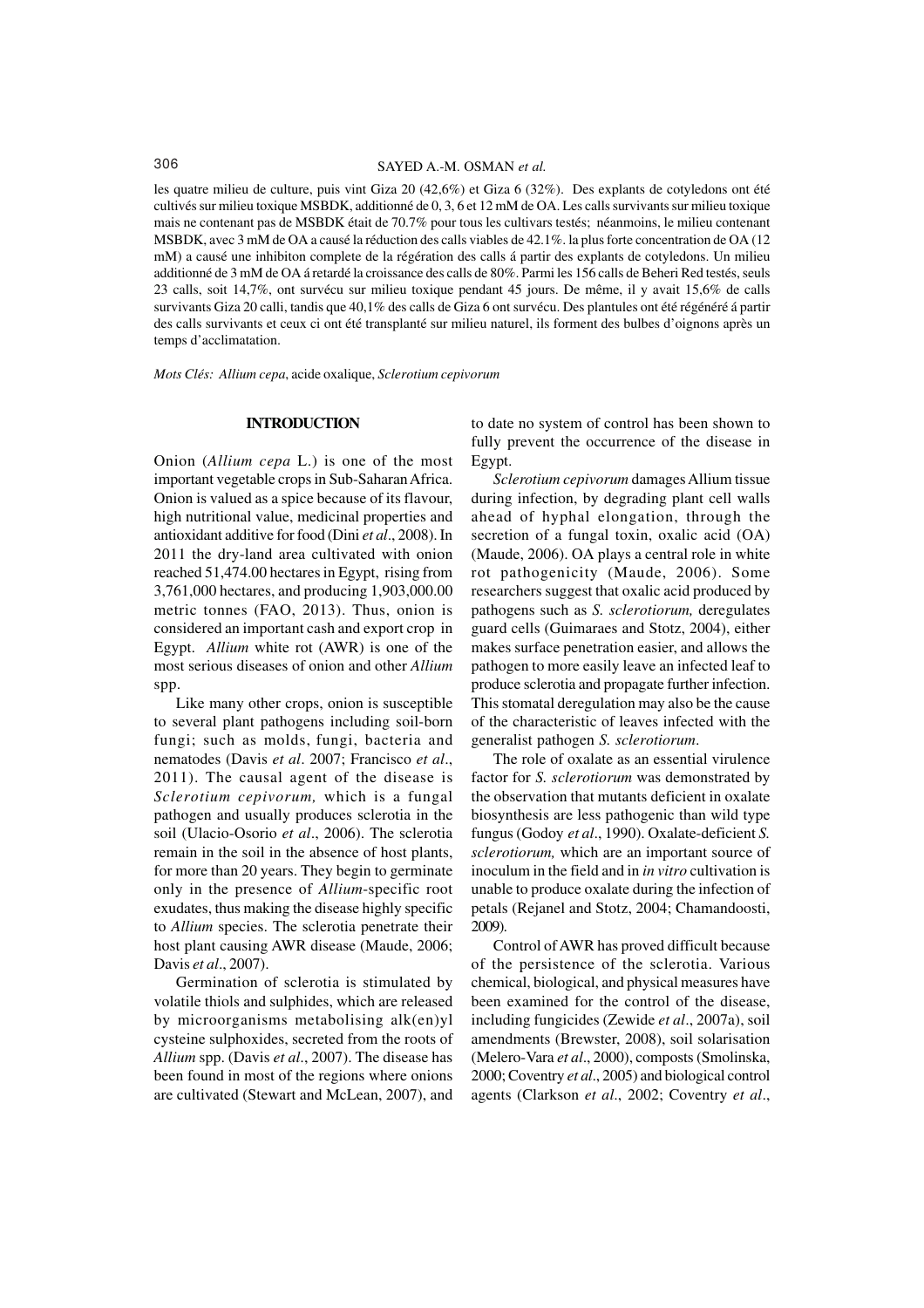2006; Zhang *et al*., 2013; Elsherbiny *et al*., 2015; Mahdizadehnaraghi *et al*., 2015). In addition, a number of studies have attempted to mimic the natural phenomenon of sclerotia germination with chemicals (Davis *et al*., 2007). While these methods have shown promise, problems still remain, including enhanced degradation of fungicides in the soil (Pung *et al*., 2007) and inconsistent control (Melero-Vara *et al*., 2000).

Plant improvement through somaclonal variation and *in vitro* selection are some of the best techniques for obtaining plant genotypes tolerant to biotic or abiotic stresses, such as drought, high salinity, acid soil and plant disease tolerance. Utilising somaclonal variation and *in vitro* selection techniques for obtaining potentially disease-resistance plants, has been demonstrated in a number of economically important crop plants (Jayasankar and Gray, 2003). Since the late 1970s, the process of *in vitro* selection has been applied to several cell culture systems, to generate mutants with useful agronomic traits, such as disease resistance (Jayasankar and Gray, 2003). *In vitro* selection was considered as a supplementary tool to the classical selection in breeding disease resistant cultivars, because of several advantages, such as faster testing of large numbers of individuals in a small space, easier manipulation of mutants, and the production of somaclones and haploids with higher genome variability (Ahmed *et al*., 1996).

The objective of this study was to establish a suitable tissue culture protocol for plant regeneration and *in vitro* selection of resistance to *Allium* white rot (*Sclerotium cepivorum*) in commercial Egyptian onion varieties.

# **MATERIALS AND METHODS**

**Plant material.** Seeds of three local commercial onion (*Allium cepa* L.) cultivars, Giza 20, Giza 6, Beheri Red, were kindly provided by the Seds Agriculture Research Station, Agriculture Research Center (ARC), Ministry of Agriculture, Seds, Egypt. These cultivars are sensitive to *Allium* white rot (*Sclerotium cepivorum*) disease in onions (Davis *et al*. 2007). Plant regeneration was achieved using the following protocol: Seeds

were surface sterilised in a 0.15% HgCl2 solution (w/v) for 2 min. It was followed by soaking for 2 min in 70% ethanol, then 15 min in 20% solution of commercial bleach (Clorox®) containing 5.25% sodium hypochlorite, and subsequently rinsed 4 times with sterile water. The sterile seeds were cultured in germination 1/2 MS medium (half strength of Murashige and Skoog (1962) salts), without plant growth regulators (PGRs) and supplemented with 0.8% (w/v) agar and 1.5% (w/ v) sucrose. The pH of the medium was adjusted to 5.8 and autoclaved at 121 °C for 20 min. After two weeks, cotyledons of seedlings (4-6 mm) were removed for use as explants.

**Calli induction.** Explants were cultured on calli induction sterile MS medium, supplemented with  $2$  mg  $1<sup>-1</sup>$  benzylaminopurine (BAP), 1 mg  $1<sup>-1</sup>$  2,4dichlorophenoxyacetic acid  $(2,4-D)$ , 0.5 mg  $1<sup>-1</sup>$ kinetin (Kin), 30 g  $1<sup>1</sup>$  sucrose and 8 g agar/liter at pH 5.8. Three explant pieces were cultured in each vial (250 ml baby food jars). The explants were incubated in vials at  $25\pm2$  °C, in the dark for 45 days.

### *In vitro* **selection of OA resistant plants**

**Effect of OA on onion seed germination.** Seeds of the three cultivars were imbibed in distilled water containing various concentrations of OA,  $C_2H_2O_4$  (0.0, 0.02, 0.2, 2 and 20 mM). Fifteen seeds for replication and three replicates for each concentration from each genotype, were germinated in Petri-dishes and cultured at 27 °C with a 16 hr light per 8 hr dark cycle. The percentage of germination was scored after 15 days.

**Effect of OA on onion explants.** Cotyledons from the three onion cultivars were cultured on toxic media,  $MS_{BDK}$  medium, supplemented with varying concentrations of OA of 0, 3, 6 and 12 mM.  $MS<sub>BDK</sub>$  is MS containing 2 mg l<sup>-1</sup> BAP, 1 mg l -1 2,4-D, 0.5 mg l-1 Kin, 30 g l-1 sucrose, 8 g l-1 agar at pH 5.8. Explants were incubated at  $25\pm2$  °C in the dark for 45-day. The number of formed calli were scored 4-6 weeks after the initiation of the experiment, and presented as percentage of calli induction. Induced calli were transferred onto a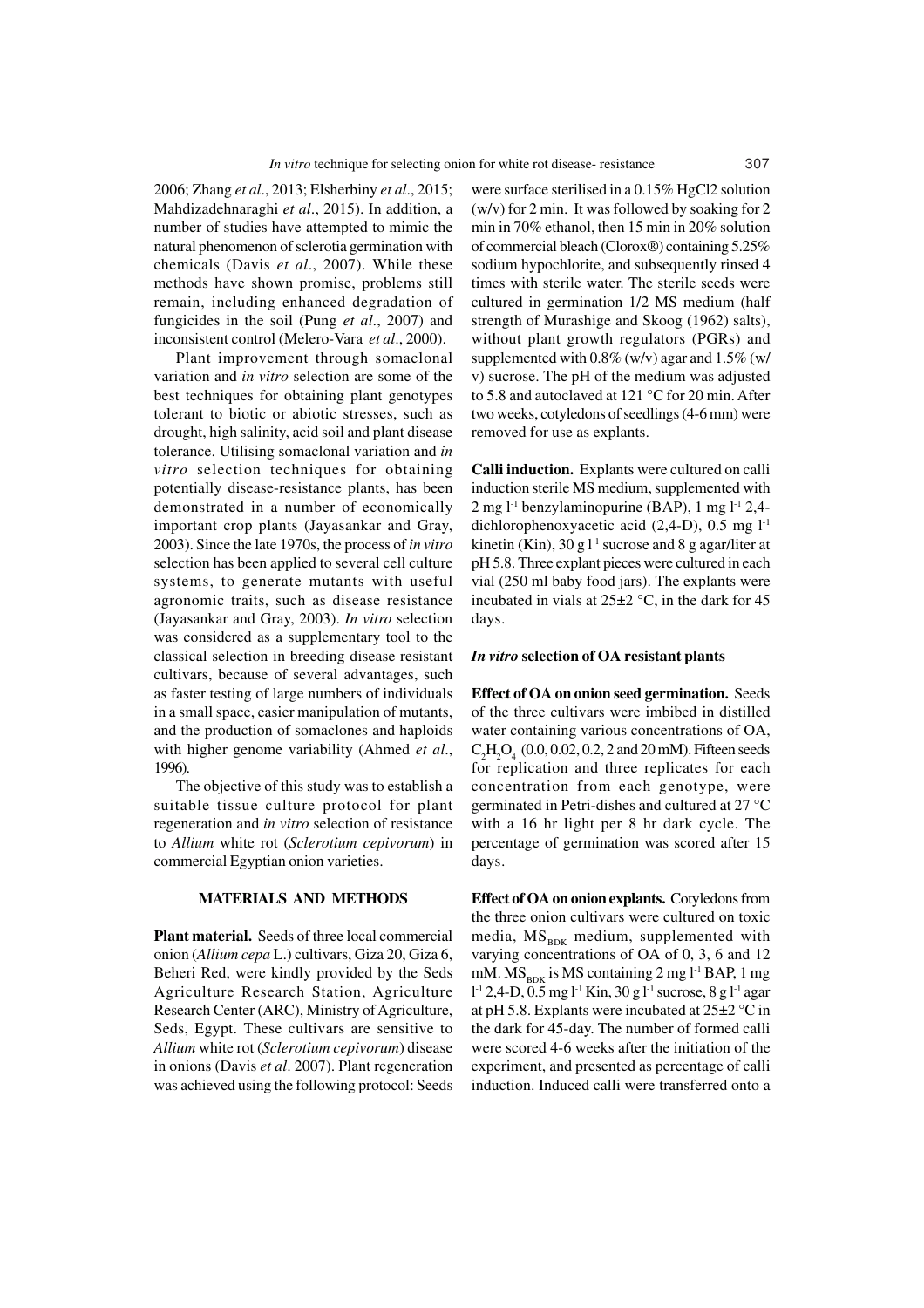regeneration medium, and after 6 weeks, the percentage of regenerated plantlets per calli was recorded.

## **Effect of OA on onion calli**

 $LD_{sa}$  of OA as toxic. To determine a suitable selection protocol, Giza 20, which showed the highest tolerance compared to Giza 6 and Beheri Red was adopted for this segment of the study. Giza 20 calli were divided into small pieces (20-30 mg) and placed on different concentrations of toxic medium ( $MS<sub>BDK</sub>$  medium supplement with 0, 3 ,6 and 12 mM OA). Four pieces of calli, cultured on each petri-dish  $(\emptyset 5 \text{ cm})$ , served as a single replicate. Five replicates were established for each treatment. The calli were incubated at 25-27 °C in the dark for 4 weeks. Fresh weight and relative growth rates of calli growing on each of the four levels of phytotoxin, were determined at 4 weeks.  $LD<sub>80</sub>$  was established for reference to approximately 80% retarded growth of calli.

*In vitro* **selection procedures.** For the initial selection of white-rot tolerant plants, small pieces (2 mm) of six week-old embryonic calli from the three cultivars (Giza 20, Giza 6 and Beheri Red) were subjected to  $MS<sub>BDK</sub>$  culture toxic medium (MS containing 2 mg  $1^{11}$  BAP, 1 mg  $1^{12}$ , 4-D, 0.5 mg  $l^{-1}$  Kin, 30g  $l^{-1}$  sucrose, 8g  $l l^{-1}$  agar), supplemented with 3 mM OA (this concentration of OA was selected for *in vitro* selection) (Fig. 1B). For selection of white rot tolerance, six weekold calli, derived from the three onion cultivars, were used. Small pieces (approx. 20-30 mg) of embryogenic calli were exposed to  $MS_{BDK}$  culture toxic medium, supplemented with 3 mM oxalic acid (this concentration was chosen based on our above experiment result).

After 45 days on selective medium, putative tolerant/resistant calli were transferred to regeneration medium (non-toxic MS medium containing  $0.2$  mg  $l<sup>-1</sup>$  NAA,  $2$  mg  $l<sup>-1</sup>$  BAP,  $60$  g  $l<sup>-1</sup>$ sucrose and  $8g1^{-1}$  agar). The calli were incubated at 25-27°C under fluorescent light 1000 lux, (16 hr day<sup>-1</sup>) for 5-6 weeks.

The pH of all media used in this study (which contain OA) were adjusted to 5.8, after adding the OA before autoclaving at 121°C for 20 min. The percentages of regenerated shoots or plantlets were calculated per calli after 6 weeks of culture. Regenerated plants from survivor calli were transplanted in plastic pots  $(\emptyset 5 \text{ cm})$  filed with peat moss-soil mixture (1:1, v/v) and adapted under greenhouse conditions.

**Statistical analysis.** Data were statistically analysed using a randomised complete block design (RCBD) in a factorial arrangement according to Sndecor and Cochran (1990). Specifically, the Statistical Package for the Social Sciences (SPSS) V.10 (1999) was used for analysis. For mean separation, the Least Significant Differences at P<0.05 was used.

#### **RESULTS**

**Effect of OA on onion seed germination.** There were strong genotypic and treatment differences with respect to germination mean and percentage of onion seeds of three Egyptian onion cultivars (Table 1). Among the tested cultivars, Beheri Red exhibited the highest germination frequency (52%) at all tested concentration, followed by Giza 20, and Giza 6.

**Explant growth and callus initiation.** There were significant differences between callus initiation rates for each of the different concentrations of OA; but no genotypic differences were observed for the three Egyptian onion commercial cultivars (Table 2). Calli production decreased with increasing OA concentration. Explants cultured on  $MS<sub>RDK</sub>$  toxic free medium produced an overall average of 70.7% calli produced for all tested onion cultivars.

However, only 42.1% of explants grown on  $MS<sub>RDK</sub>$  toxic medium with 3 mM OA produced calli compared to 29.4% for explants grown on 6 mM OA toxic medium (29.4%). Callus initiation was completely inhibited by the highest OA concentration (12 mM) (Fig. 1A). At 3 mM OA, 51.6% of the cotyledons of Giza 20 produced calli as the highest percentage, followed by Beheri Red (42.2%), and Giza 6 (33.3%) calli (Fig. 1B).

The effect of OA on the regeneration rate of the three onion cultivars "Giza 20, Giza 6 and Beheri Red" are shown in Table 3 and Figure 1C. The grand mean number of regenerated shoots per calli was 5.2 shoots per callus achieved on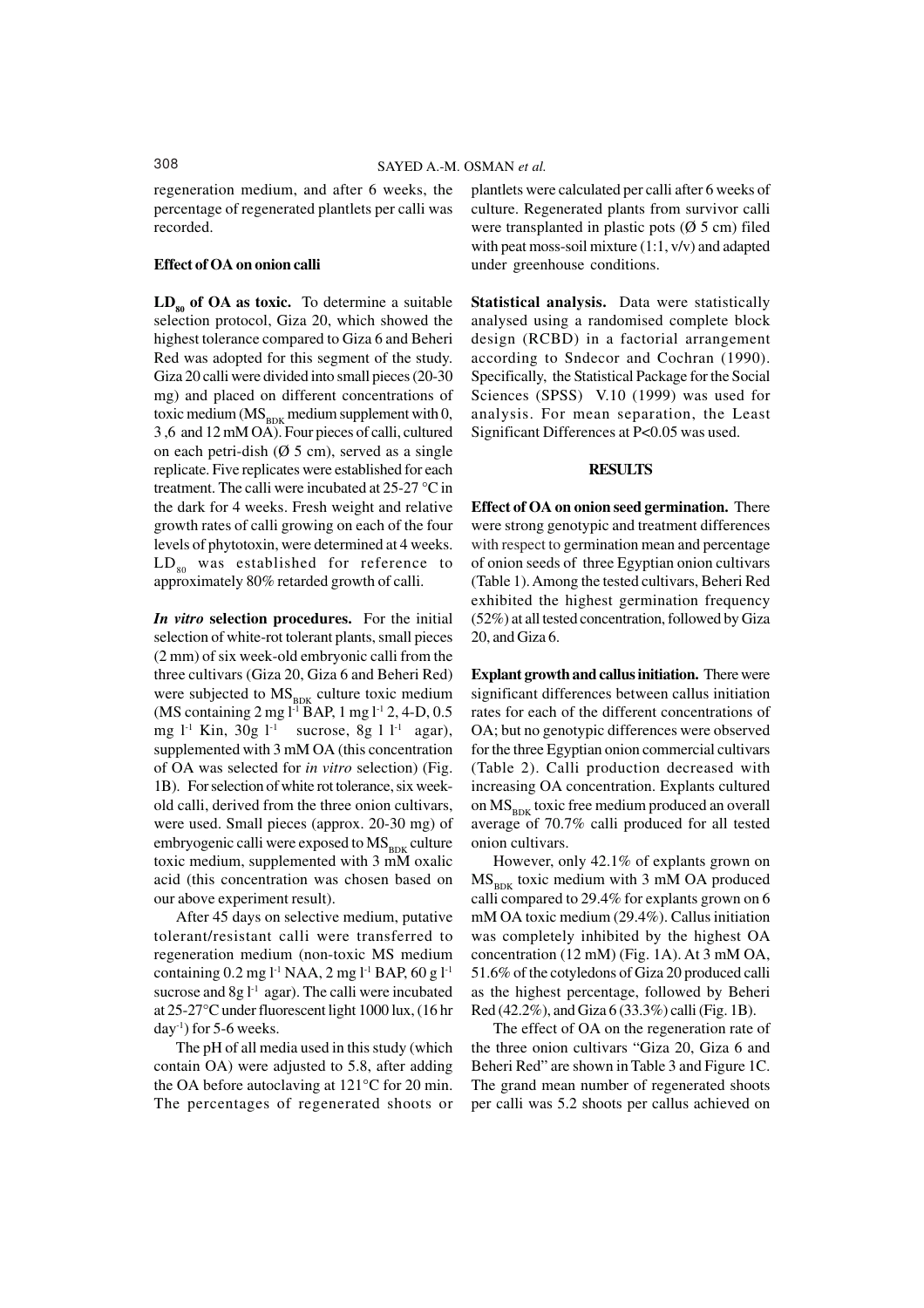*In vitro* technique for selecting onion for white rot disease- resistance 309



 $0$  mM/L (OA)

3 mM/L (OA)

 $6mML(OA)$ 



Figure 1. *In vitro* selection of onion plants resistant to oxalic acid (OA) in 3 commercial Egyptian cultivars (Giza 20, Giza 6 and Beheri Red). (A) Effect of MS<sub>BDK</sub> toxic medium supplemented with different concentration of OA (0, 3 and 6 mM) on callus induction and growth. (B) Different response of onion calli growing on MS<sub>BDK</sub> toxic medium supplemented with 3 mM OA. (C) Response of survivor onion calli on non-toxic MS regeneration medium. (D) From left to right, regenerated onion plantlets derived from calli grown on 3 mM OA containing MS medium, and transplanted putative resistant-plants in plastic pot for acclimatisation, and finally an intact plant with a formed bulb after acclimatisation.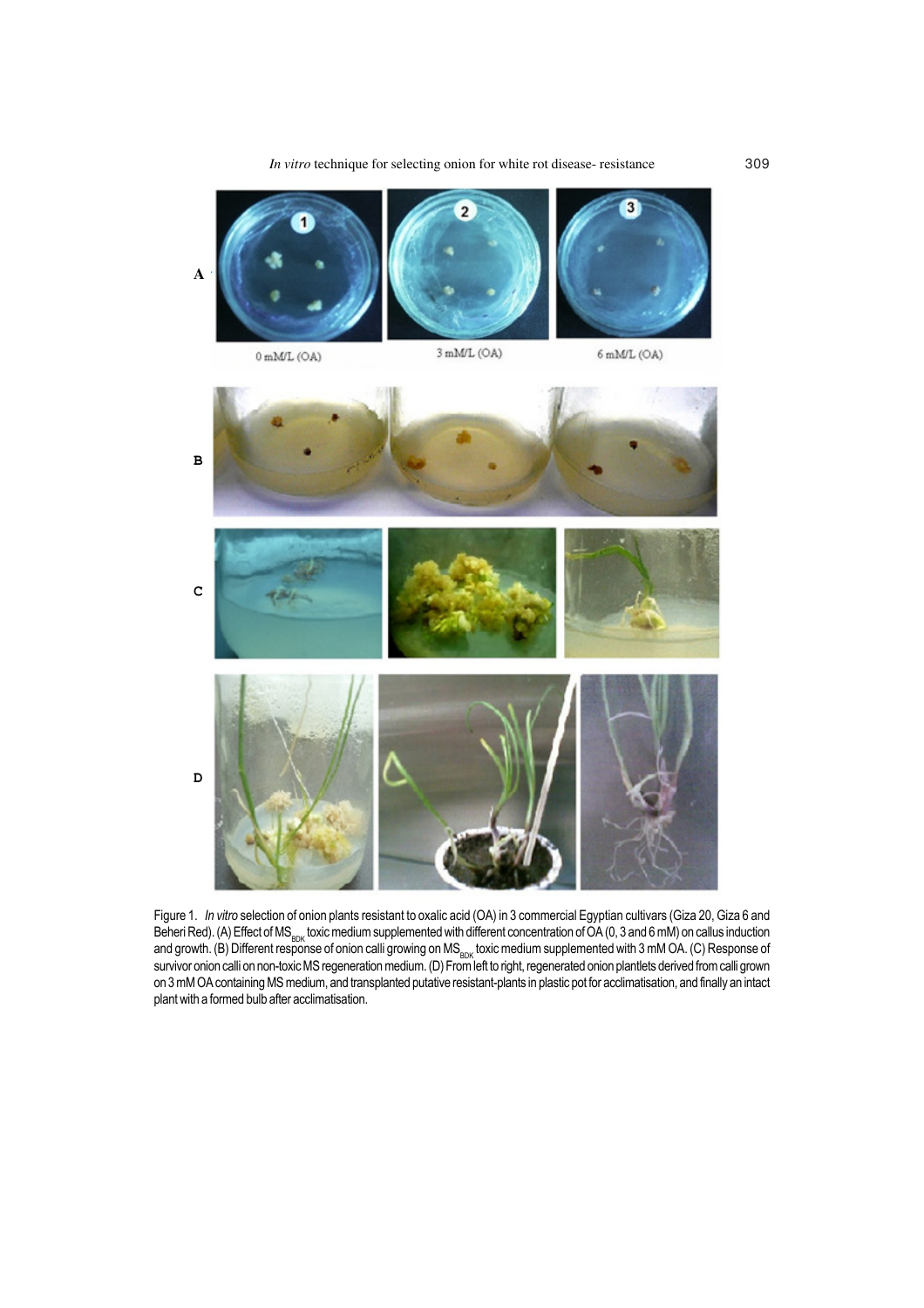# 310 SAYED A.-M. OSMAN *et al.*

TABLE 1. Germination mean and percentage of onion seeds of three Egyptian onion commercial cultivars "Giza 20, Giza 6 and Beheri Red" on four different oxalic acid (OA) concentrations (0, 0.02, 0.2, 2 and 20 mM)

| Oxalic acid<br>concentration | Cultivar                                     |                    |                     |                       |                     |                        |                     |                        |  |
|------------------------------|----------------------------------------------|--------------------|---------------------|-----------------------|---------------------|------------------------|---------------------|------------------------|--|
|                              | Giza 20                                      |                    | Giza 6              |                       | Beheri Red          |                        | Mean                |                        |  |
|                              | Germination<br>mean                          | Germination<br>(%) | Germination<br>mean | Germination<br>$(\%)$ | Germination<br>mean | Germination<br>$(\% )$ | Germination<br>mean | Germination<br>$(\% )$ |  |
| Control                      | $4.33 \pm 0.33$                              | $73.3 \pm 6.6$     | $3.00 \pm 0.57$     | $60+11.5$             | $3.67 \pm 0.33$     | $86.7 \pm 6.6$         | $3.67 \pm 0.29$     | $73.3 + 5.7$           |  |
| $0.02 \text{ mM}$            | $4.33 \pm 0.33$                              | $73.3 \pm 6.6$     | $2.67 \pm 0.33$     | $53.3 + 6.6$          | $3.67 + 0.33$       | $86.7 \pm 6.6$         | $3.56 \pm 0.33$     | $71.1 \pm 5.8$         |  |
| $0.2 \text{ }\mathrm{m}$ M   | $3.33 \pm 0.88$                              | $53.3 + 6.6$       | $2.33 \pm 0.33$     | $46.7 + 6.6$          | $2.67 \pm 0.33$     | $66.7 \pm 17$          | $2.78 \pm 0.32$     | $55.5 \pm 6.5$         |  |
| 2 mM                         | $1.00 \pm 0.00$                              | $13.3 \pm 6.6$     | $0.0 + 0.0$         | 0±0.0                 | $0.67 \pm 0.33$     | $20+0.0$               | $0.56 \pm 0.18$     | $11.1 \pm 3.5$         |  |
| 20 mM                        | $0.0 + 0.0$                                  | $0.0 + 0.0$        | $0.0 + 0.0$         | 0±0.0                 | $0.0 + 0.0$         | $0.0 + 0.0$            | $0 + 0.0$           | $0\pm0.0$              |  |
| LSD(0.05)                    | Cultivar = $9.13%$<br>Concentration = 11.79% |                    |                     |                       |                     |                        |                     |                        |  |

TABLE 2. Explants forming calli on toxic MS media at the different levels of oxalic acid (OA) for three Egyptian commercial cultivars

| Oxalic acid concentration<br>(mM/L) |                             | Mean Calli                    |                                |                    |
|-------------------------------------|-----------------------------|-------------------------------|--------------------------------|--------------------|
|                                     | Giza 20 Calli<br>$% \pm SE$ | Giza 6 Calli<br>$(\% \pm SE)$ | Beheri Red Calli<br>$% \pm SE$ | (% ± SE)           |
| 0                                   | $70.5 \pm 2.44$             | $71.6 \pm 11.6$               | 70±15.3                        | 70.7±5.6           |
| 3                                   | $51.6 \pm 0.66$             | $33.3 \pm 19.2$               | $42.2 \pm 13.5$                | $42.1 \pm 7.2$     |
| 6                                   | $31.6 \pm 18.7$             | 30±17.3                       | $26.6 \pm 6.7$                 | $29.4 \pm 7.7$     |
| 12                                  | $0.0 + 0.0$                 | $0.0 + 0.0$                   | $0.0 + 0.0$                    | 0±0.0              |
| LSD (0.05)                          | Concentration=17.67         |                               |                                | Cultivar = $N.S^*$ |

\*non-significant diferences

TABLE 3. Effect of toxic oxalic acid (OA) on regeneration ability of surviving onion calli for commercial Egyptian cultivars on calli initiation medium

| Oxalic acid concentration in calli<br>initiation media |                                         | Mean                                           |                                             |                                               |  |
|--------------------------------------------------------|-----------------------------------------|------------------------------------------------|---------------------------------------------|-----------------------------------------------|--|
|                                                        | Giza 20<br>Shoots calli <sup>-1</sup>   | Giza 6<br>Shoots calli <sup>-1</sup>           | Beheri Red<br>Shoots calli <sup>-1</sup>    |                                               |  |
| 0 mM (control)<br>3 mM<br>6 mM                         | $6.0 + 1.50$<br>$1.3 \pm 0.33$<br>0±0.0 | $3.7 \pm 0.3$<br>$2.4 \pm 0.88$<br>$0.0 + 0.0$ | $6.0 + 1.5$<br>$2.7 \pm 1.2$<br>$0.0 + 0.0$ | $5.2 \pm 0.7$<br>$2.1 \pm 0.5$<br>$0.0 + 0.0$ |  |
| LSD(0.05)                                              |                                         | Concentration=1.52                             |                                             | Cultivar = $N.S^*$                            |  |

\*non-significant diferences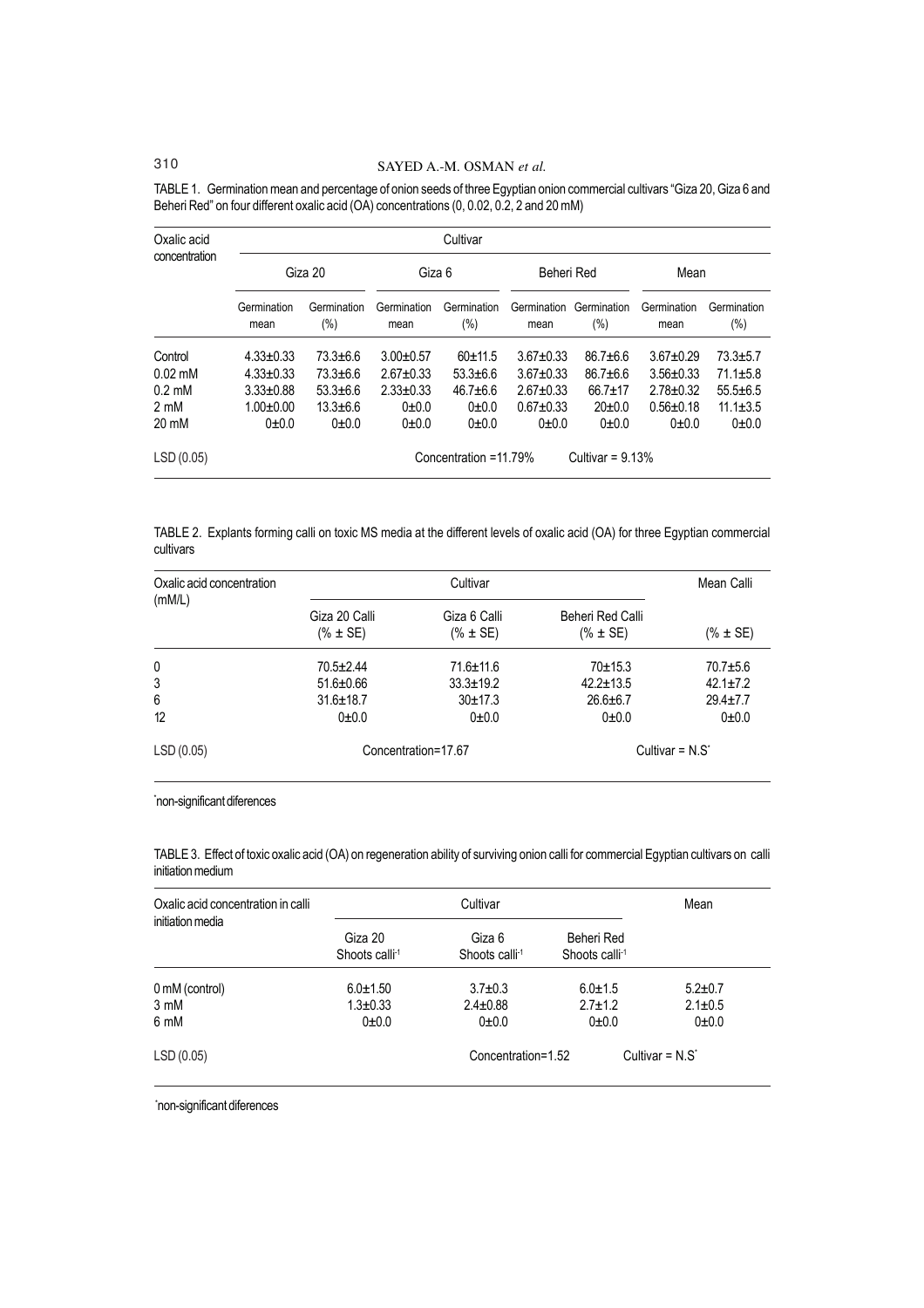calli growing on OA free medium across cultivars (Table 3). The presence of 3 mM OA in the medium decreased the mean number of shoots/calli from 5.2 to 2.1. Significant differences in the ability to generate shoots/calli were observed in genotypes Giza 20 and Beheri red, but not for Giza 6. The highest concentration completely inhibited the regeneration process (Fig. 1D).

# **Toxicity of OA on onion calli.**

**LD80 of** *S. cepivorum* **toxic OA.** Fresh weight and relative growth rates of calli growing on the four different levels of phytotoxic were evaluated for Giza 20 cultivar (Table 4). There was a wide range of growth rates (fresh weight) for onion calli grown on toxic media, with different concentration of oxalic acid. Giza 20 calli growth on OA-free medium (control) increased 5.08 times from the starting materials (control); while calli grown on toxic medium supplemented with 3 mM OA increased only 1.05 times (Table 4). Lower growth was recorded for toxic medium with 6 mM and 12 mM (68.34 and 44.42%, respectively), representing 13.45% and 8.74% with respect to controls.

*In vitro* **selection procedures.** Exposure of the calli to the toxic medium resulted in differing survival scores for each of the three cultivars (Table 5). The calli from Giza 6 had the highest survival percentage (Table 5). However, 100% of the Beheri Red calli regenerated in contrast with 70.7 and 26.6% for Giza 6 and Giza 20,

TABLE 4. Percentage of fresh weight of Giza 20 onion calli grown on MS<sub>BDK</sub> toxic medium supplemented with different concentration of oxalic acid

| OA concentration | Calli weight<br>$(mg)^*$ | Calli after 30 days<br>on toxic medium<br>$(mg)^*$ | Average increase<br>in weight (mg) | Weight increase<br>$(\%)\pm$ SE | Weight increase<br>respect to<br>control $(\%)$ |
|------------------|--------------------------|----------------------------------------------------|------------------------------------|---------------------------------|-------------------------------------------------|
| 0 mM (control)   | 21.8                     | 132.6                                              | 110.8                              | 508.26±137                      | 100                                             |
| 3 mM             | 51.7                     | 106.49                                             | 54.79                              | $105.97 + 31$                   | 20.85                                           |
| 6 mM             | 39.8                     | 67                                                 | 27.2                               | $68.34 \pm 11$                  | 13.45                                           |
| $12 \text{ mM}$  | 43.9                     | 63.4                                               | 19.5                               | $44.42 \pm 13$                  | 8.74                                            |
| LSD(0.05)        |                          |                                                    |                                    | 209                             |                                                 |

\*Mean of fresh weight of 24 calli each

TABLE 5. *In vitro* selection of onion calli resistant to 3 mM oxalic acid (OA) and regeneration frequency of surviving calli after selection period of Egyptian commercial cultivars

| Cultivar   | In vitro selection                      |                    |                                     | Regenerating calli |      |           |                 |
|------------|-----------------------------------------|--------------------|-------------------------------------|--------------------|------|-----------|-----------------|
|            | Number                                  | Number of          | Percentage<br>of surviving<br>calli | Calli              |      | Number of | Shoots/calli    |
|            | of Calli<br>cultured on<br>toxic medium | surviving<br>calli |                                     | No.                | %    | shoots    |                 |
| Giza 20    | 96                                      | 15                 | $15.6 \pm 3.9$                      | 4                  | 26.6 | 5         | $1.25 \pm 0.75$ |
| Giza 6     | 102                                     | 41                 | $40.1 \pm 6.1$                      | 29                 | 70.7 | 14        | $0.48 + 0.27$   |
| Beheri red | 156                                     | 23                 | $14.7 \pm 2.4$                      | 23                 | 100  | 32        | $1.39 + 0.61$   |
| LSD(0.05)  |                                         |                    | 11.8                                |                    |      |           | N.S             |

\*non-significant diferences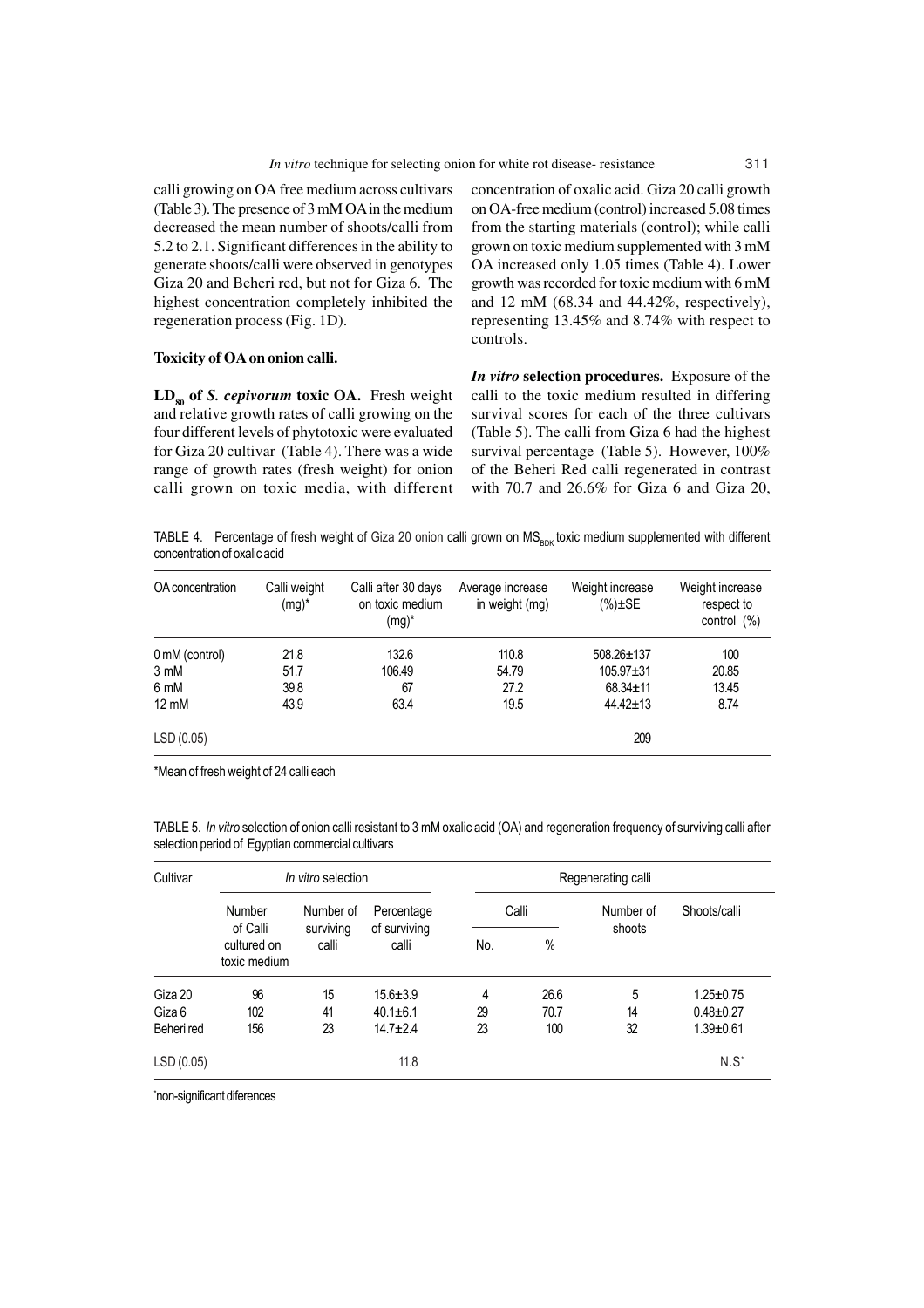respectively. Beheri Red also had the highest number of regenerated shoots per callus, compared to 1.25 for Giza 20 and 0.48 for Giza 6. Several shoots were rooted to develop healthy plantlets, which were transplanted to plastic pots and adapted under greenhouse condition where the intact plants were able to form bulbs (Fig. 1D).

## **DISCUSSION**

Onion exhibited a wide range of sensitivity within the tested cultivars, and for seed germination on different OA concentrations, and Beheri Red exhibit the most tolerance. A higher OA concentration (20 mM) completely inhibited germination of all onion cultivars. Our results are in agreement with Chamandoosti (2009) who found that 20 mM of OA had a lethal effect on canola and all the explants died, and that no callusing, rooting and shooting occurred.

Callus induction was significantly affected by OA, and the extent of the response was OA concentration dependent (Table 2). However, the callus induction response it was the same for each cultivar and was independent of OA concentration. Moreover, the maintenance of callus regeneration was strongly affected by the presence of OA in culture medium (Table 3), which also decreased the mean number of shoots per callus. For example, the presence of 3 mM OA decreased the number of shoots per callus to 2.1 (Table 3).

Results of our research demonstrated that at 6 mM of OA concentration all explants died and no callusing, rooting or shooting were observed. Kumar *et al*. (2008) described a system for efficient plant regeneration *via* organogenesis and somatic embryogenesis of safflower (*Carthamus tinctorius* L.) cv. NARI-6 in fungal culture filtrates (FCF)-treated cultures. FCF was prepared by culturing *Alternaria carthami* fungal mycelia in selection medium for host-specific toxin production. They produced nine plantlets from organogenesis, and 24 plantlets from somatic embryogenesis were selected as FCF-tolerant plants. *Alternaria carthami* fungal spores sprayed on the leaves of FCF-tolerant plants showed enhanced survival rate over control

plants, which plants were more susceptible to fungal attack.

From our results, OA can be used for *in vitro* selection of onion plant resistant to OA. It is that medium supplemented with 3 mM OA retardes 80% of callus growth. Thus this OA concentration is suitable for *in vitro* selection in onion as demonstrated by our study.

Recent advances in molecular characterisation of stress-related responses and the emergence of sensitive molecular analytical tools, have reinvigorated work on *in vitro* selection. This technology is easy to use and not encumbered by intellectual property issue and social concerns that currently inhibiting development of transgenic crops. Thus, it is an attractive complement to existing crop improvement strategies (Jayasnkar and Gray, 2003).

American chestnut wild type callus tissue and calli transformed with an oxalate oxidase gene were cultured on media containing various concentrations of oxalic acid. Thermogravimetric analysis (TGA) was employed to test the cellulose, hemicellulose and lignin content of the calli. In the presence of oxalic acid, wild type tissues demonstrated a significant decrease in lignin content and an increase in cellulose content, while transformed tissues did not. Transforming American chestnut with an oxalate oxidase gene may prove to be useful in preventing changes in the cell wall composition caused by the oxalate produced during *C. parasitica* infection and could possibly enhance resistance (Welcha *et al*., 2007).

*In vitro* selection has been used not only in response to pathogen infection but also in many cases in response to abiotic stresses. Mercado *et al*. (2000) used of growth of apical stem sections and adventitious organogenesis to evaluate salinity tolerance in cultivated tomato (*Lycopersicon esculentum* L.) and resulted that this approach may not be a reliable tool to evaluate salt tolerance in tomato.

.

Oxalic acid produced by the fungal pathogen *Sclerotinia sclerotiorum* has a primary role in the pathogenicity of this white-rot disease in onion. Mutant strains of this fungus, deficient in oxalate productions are avirulent. Furthermore,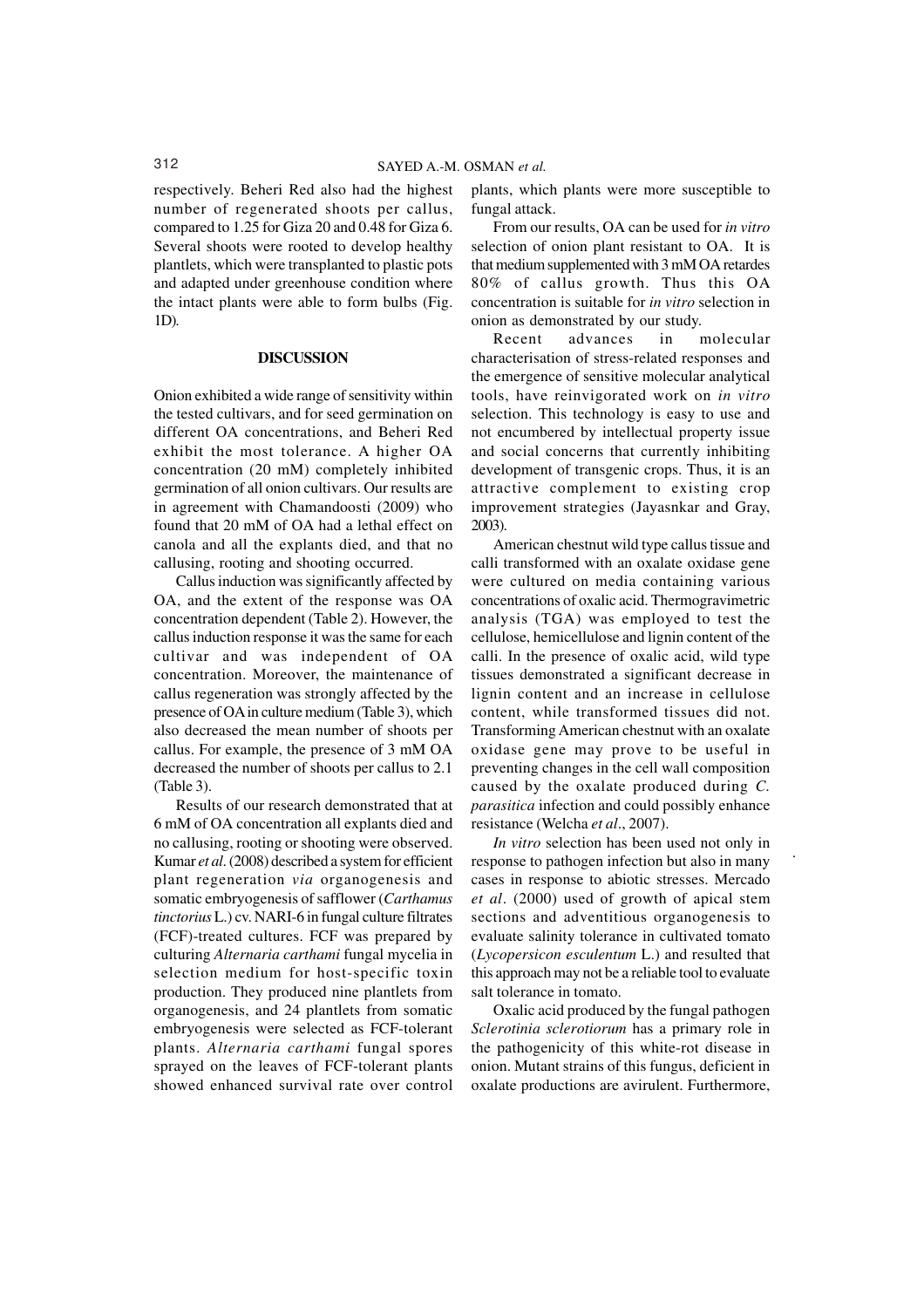transgenic soybean (*Glycine max* L. Merr) expressing oxylate oxidase that catalyses the breakdown of oxalic acid, reduces the growth of the pathogen in indoor seedling studies. Cober *et al*., (2003) demonstrating that susceptibility of onion in *in vitro* conditions is likely to be similar to susceptibility for whole plants under *in vivo* conditions.

Oxalic acid has been used for *in vitro* selection studies in many important crops affected by *Sclerotium* fungi (Chamandoosti *et al*., 2006; Chamandoosti, 2007; Chamandoosti, 2009). Chamandoosti (2009) reported that the addition of 0.20 mM OA was needed for *in vitro* canola selection media in order to produce canola plants resistant to *Sclerotinia sclerotiomm*. Chamandoosti (2009) reported that the mean diameter of calli and mean number of regenerated roots and shoots of hypocotyl explants of 7 days old canola seedling growing on 0.20 mM OA was higher than in OA-free medium. It is possible that in these experiments the gradual adaptation of hypocotyl explants in the toxic callusing culture medium and subsequent transfer of obtained calli to organogenesis medium generated tolerant or resistant whole plants.

By using *in vitro* selection protocol, we could select calli resistant to OA and from these calli the complete plants were regenerated. Healthy plants were transplanted and grown under greenhouse condition and many of them formed bulbs. These bulbs were subjected to field challenges caused by *Allium* white rot(*Sclerotium cepivorum*). However, utilising *in vitro* selection techniques for obtaining potentially diseaseresistance plants has been demonstrated in a number of economically important crop plants (Jayasankar and Gray, 2003; Savita *et al*., 2011; Zhang *et al*., 2012; Ravaei *et al*., 2015). In conclusion, results of this research clearly demonstrate that the gradual incremental addition of oxalic acid concentration to onion calli media acts as a selection pressure for the production of tolerant onion lines and that 3 mM OA is the optimum concentration for the initiation (gradually adaptation) of the production protocol. This may indicate that Beheri Red seeds were more OA-tolerant than the other two Egyptian cultivars.

.

### **ACKNOWLEDGEMENT**

We are grateful to Prof. Dr. Melvin J. Oliver, (Research Leader, Plant Genetics Research Group, USDA-ARS-MWA, University of Missouri, Curtis Hall, Columbia, MO , USA) for assistance with preparation of this manuscript.

#### **REFERENCES**

- Ahmed, K.Z., Mesterhazy, A., Bartok, T. and Sági, F. 1996. *In vitro* techniques for selecting wheat (*Triticum aestivum* L.) for Fusariumresistance. II. Culture filtrate technique and inheritance of Fusarium-resistance in the somaclones. *Euphytica* 91: 341-349.
- Brewster, J.L. 2008. Onions and other vegetable Alliums. 2nd Ed. Crop Production Science in Horticulture Series, Volume 15.
- Clarkson, J.P., Payne, T., Mead, A. and Whipps, J.M. 2002. Selection of fungal biological control agents of *Sclerotium cepivorum* for control of white rot by sclerotial degradation in a UK soil. *Plant Pathology* 51: 735-745.
- Chamandoosti, F. 2007. Effect of sodium chloride on establishment of calli and organogenesis in *Brassica napus* L. *Pakistan Journal of Biological Sciences* 10: 3880-3884.
- Chamandoosti, F. 2009. *In vitro* selection: A novel source of resistance to *Sclerotinia* stem rot in Canola (*Brassica napus* L.). *Asian Journal of Plant Physiology* 3: 8-13.
- Chamandoosti, F., Majd, A. and Mehrabian, S. 2006. *In vitro* plant regeneration from calli of cotyledons in canola (*Brassica napus* L.). *Pakistan Journal of Biological Sciences* 9: 302-306.
- Cober, E.R., Riouxb, S., Rajcan, I., Donaldson, P.A., and Simmonds, D.H. 2003. Partial resistance to white mold in a transgenic soybean line. *Crop Science* 43: 92-95.
- Coventry, E., Noble, R., Mead, A. and Whipps, J.M. 2005. Suppression of *Allium* white rot (*Sclerotium cepivorum*) in different soils using vegetable wastes. *European Journal of Plant Pathology* 111: 101-112.
- Coventry, E., Noble, R., Mead, A., Marin, F.R., Perez, J.A. and Whipps, J.M. 2006. *Allium* white rot suppression with composts and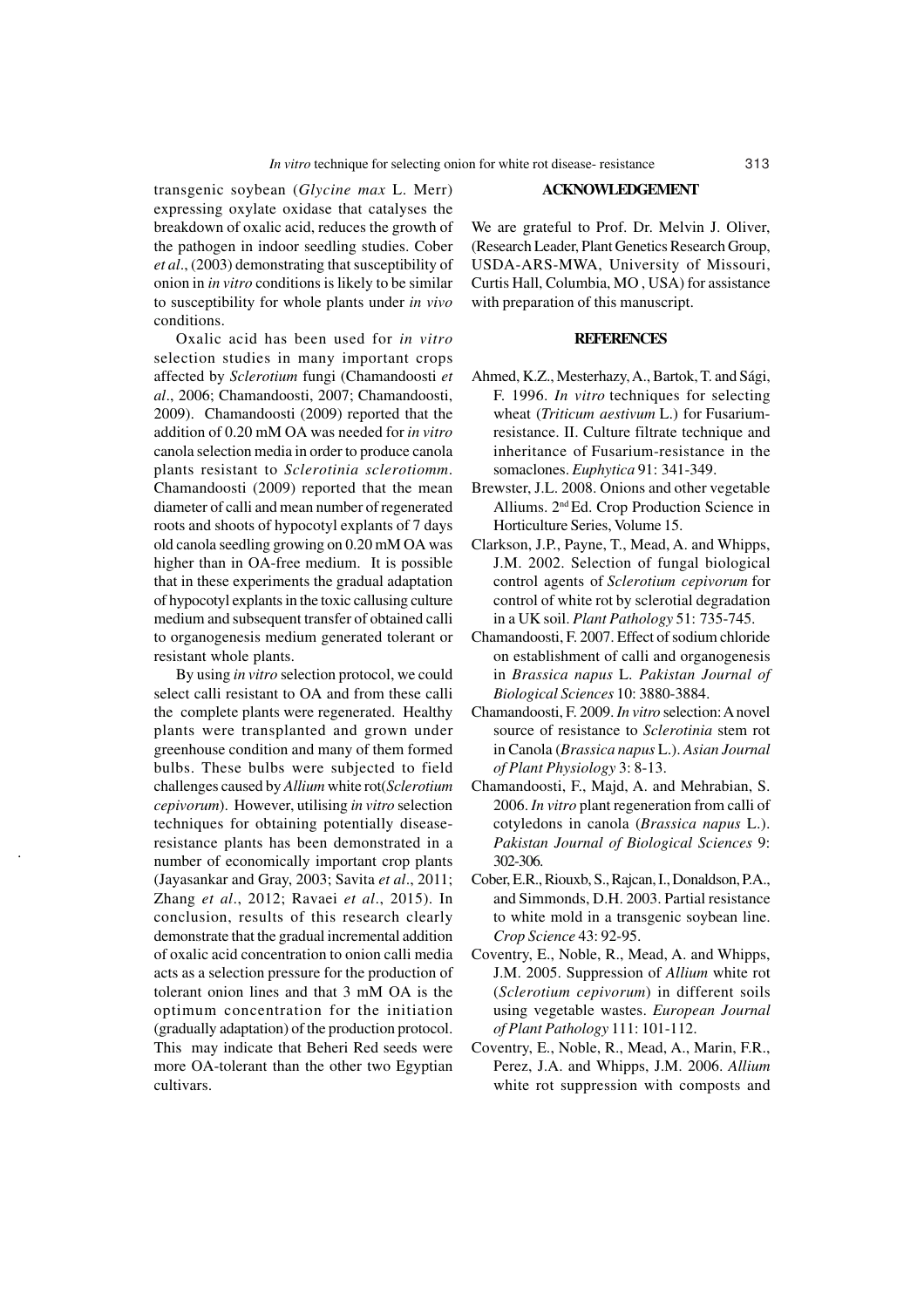*Trichoderma viride* in relation to sclerotia viability. *Phytopathology* 96: 1009-1020.

- Davis, R.M., Hao, J.J., Romberg, M.K., Nunez, J.J. and Smith, R.F. 2007. Efficacy of germination stimulants of *Sclerotia* of *Sclerotium cepivorum* for management of white rot of garlic. *Plant Disease* 91:204-208.
- Dini, I., Tenore, G.C. and Dini, A. 2008. Chemical composition, nutritional value and antioxidant properties of *Allium cepa* L. Var. *Troperana* (red onion) seeds. *Food Chemistry* 107: 613- 621.
- Elsherbiny, E.A., Saad, A.S., Zaghloul, M.G. and El-Sheshtawi, M.A. 2015. Efficiency assessment of the antifungal metabolites from Sclerotium cepivorum against onion white rot disease. *European Journal of Plant Pathology* 142: 843-854.
- FAO. 2013. FAOSTAT: FAO Statistical Database. Food and Agriculture Organization, UN, New York, http://apps.fao.org=default.htm
- Francisco, D.H., Angelica, M.P., Gabriel, M., Melchor, C.S., Raul, R., Cristobal, N. and Francisco, C.R. 2011. *In vitro* antagonist action of *Trichoderma* strains against *Sclerotium sclerotiorum* and *Sclerotium cepivorum*. *American Journal of Agriculture Biology Science* 6: 410-417.
- Godoy, G., Steadman, J.R., Dickman, M.B. and Dam, R. 1990. Use of mutants to demonstrate the role of oxalic acid in pathogenicity of *Sclerotinia sclero tiorum* on *phaseolus vulgaris*. *Physiological and Molecular Plant Pathology* 37: 179-191.
- Guimarães, R.L. and Stotz, H.U. 2004. Oxalate production by *Sclerotinia sclerotiorum* deregulates guard cells during infection. *Plant Physiology Preview*. pp. 1-9.
- Jayasankar, S. and Gray, D.J. 2003. *In vitro* selection for diseases resistance in plants-an alternative to genetic engineering. *AgBiotechNet* 5: 1-5.
- Kumar, J.V., Kumari, B.D., Sajatha, G. and Castaño, E. 2008. Production of plant resistant to *Alternaria carthami* via organogenesis and somatic embryogenesis of safflower cv. NARI-6 treated with fungal culture filtrates. *Plant Cell, Tissue and Organ Culture* 93: 85-96.
- Mahdizadehnaraghi, R., Heydari, A., Zamanizadeh, H. R., Rezaee, S. and Nikan J.

2015. Biological control of garlic (*Allium*) white rot disease using antagonistic fungibased bioformulations. *Journal of Plant Protection Research* 55:

- Maude, R.B. 2006. Onion diseases. In: Cooke, M., Jones, D.G. and Kaye, B. (Eds.). The epidemiology of plant diseases, second Edition. Springer. pp. 506-509.
- Melero-Vara, J.M., Prados-Ligero, A.M. and Basallote-Ureba, M.J. 2000. Comparison of physical, chemical and biological methods of controlling garlic white rot. *European Journal of P lant Pathology* 106: 581–588.
- Mercado, J.A., Sancho-Carrascosa, M.A., Jimenez-Bermudez, S., Peran-Quesada, R., Pliego-Alfaro, F. and Quessada, M.A. 2000. Assessment of *in vitro* growth of apical stem section and adventitious organogenesis to evaluate salinity tolerance in cultivared tomato. *Plant Cell, Tissue and Organ Culture* 62: 101-106.
- Murashige, T. and Skoog, F. 1962. A revised medium for rapid growth and bioassays with tobacco tissue cultures. *Physiologia Plantarum* 15: 473-497.
- Pung, H., Cross, S., Florissen, P. and MacLeod, I. 2007. Investigating and developing fungicide options for onion white rot control in Australia. Peracto Pty Ltd. Publications.
- Ravaei, A., Jonoubi, P. and Salmanian, A.H. 2015. Optimization of *in vitro* shoot regeneration and Agrobacterium-mediated transformation of *Brassica napus*. *International Journal of Biosciences* 6: 319-329.
- Rejanel, G. and Stotz, H. 2004. Oxalate production by *Sclerotinia sclerotiorum* deregulates guard cells during infection. *Plant Physiology* 136: 3703-3711.
- Savita, Gurdeep, S. V. and Avinash, N. 2011. *In vitro* selection of calli of *Citrus jambhiri* Lush. for tolerance to culture filtrate of *Phytophthora parasitica* and their regeneration. *Physiology and Molecular Biology of Plants* 17: 41-47.
- Smolinska, U. 2000. Survival of *Sclerotium cepivorum* sclerotia and *Fusarium oxysporum* chlamydospores in soil amended with cruciferous residues. *Journal of Phytopathology* 148: 343-349.